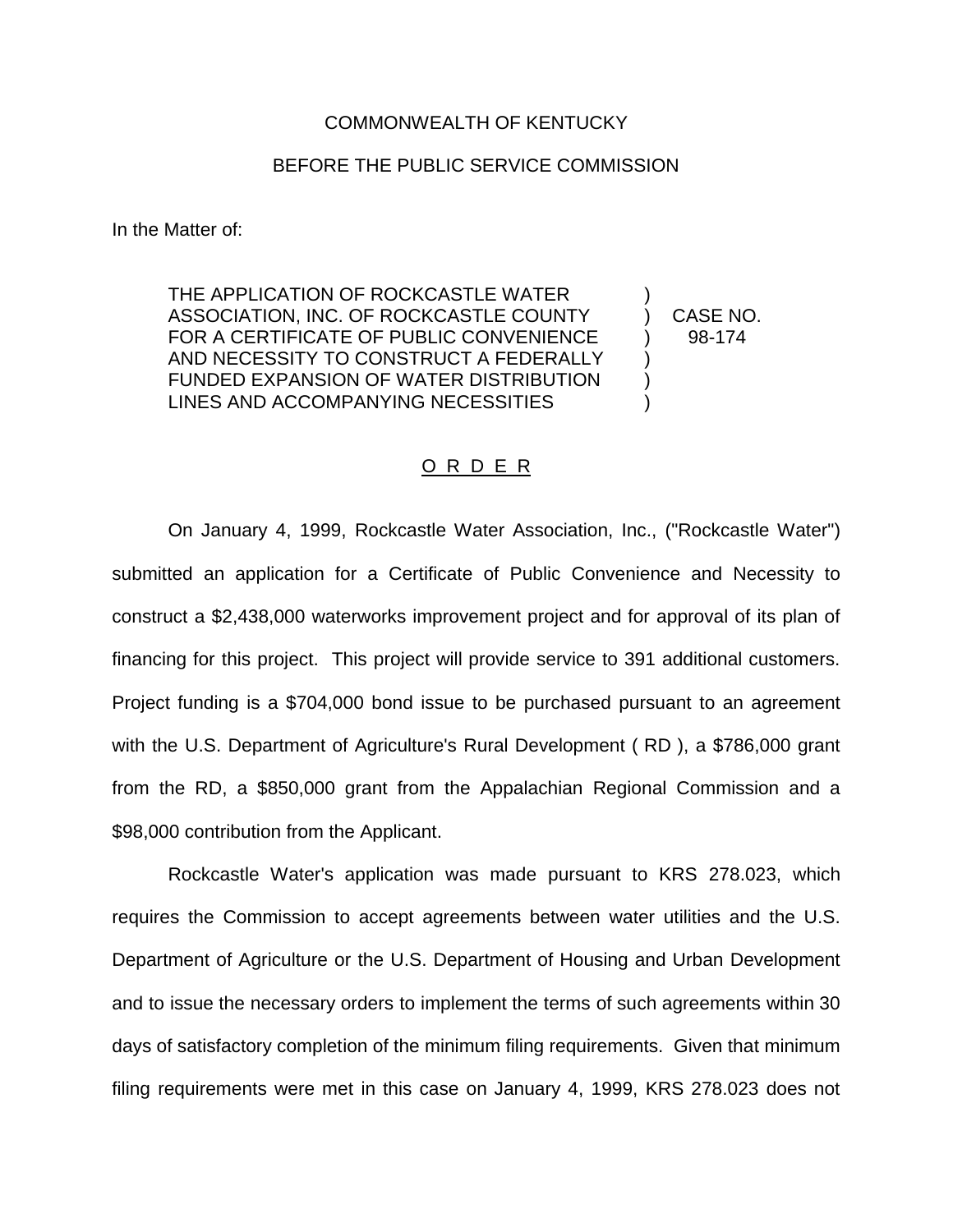grant the Commission any discretionary authority to modify or reject any portion of this agreement.

IT IS THEREFORE ORDERED that:

1. Rockcastle Water is hereby granted a Certificate of Public Convenience and Necessity for the proposed construction project.

2. Rockcastle Water's proposed plan of financing with RD is accepted.

3. Rockcastle Water is authorized to issue bonds not to exceed \$704,000.

4. Rockcastle Water shall file a copy of the "as-built" drawings and a certified statement that the construction has been satisfactorily completed in accordance with the contract plans and specifications within 60 days of the substantial completion of the construction certificated herein.

5. Rockcastle Water shall monitor the adequacies of the expanded water distribution system after construction. If the level of service is inadequate or declining or the pressure to any customer falls outside the requirements of 807 KAR 5:066, Section 5(1), Rockcastle Water shall take immediate action to bring the system into compliance with Commission regulations.

Nothing contained herein shall be deemed a warranty of the Commonwealth of Kentucky, or any agency thereof, of the financing herein accepted.

-2-